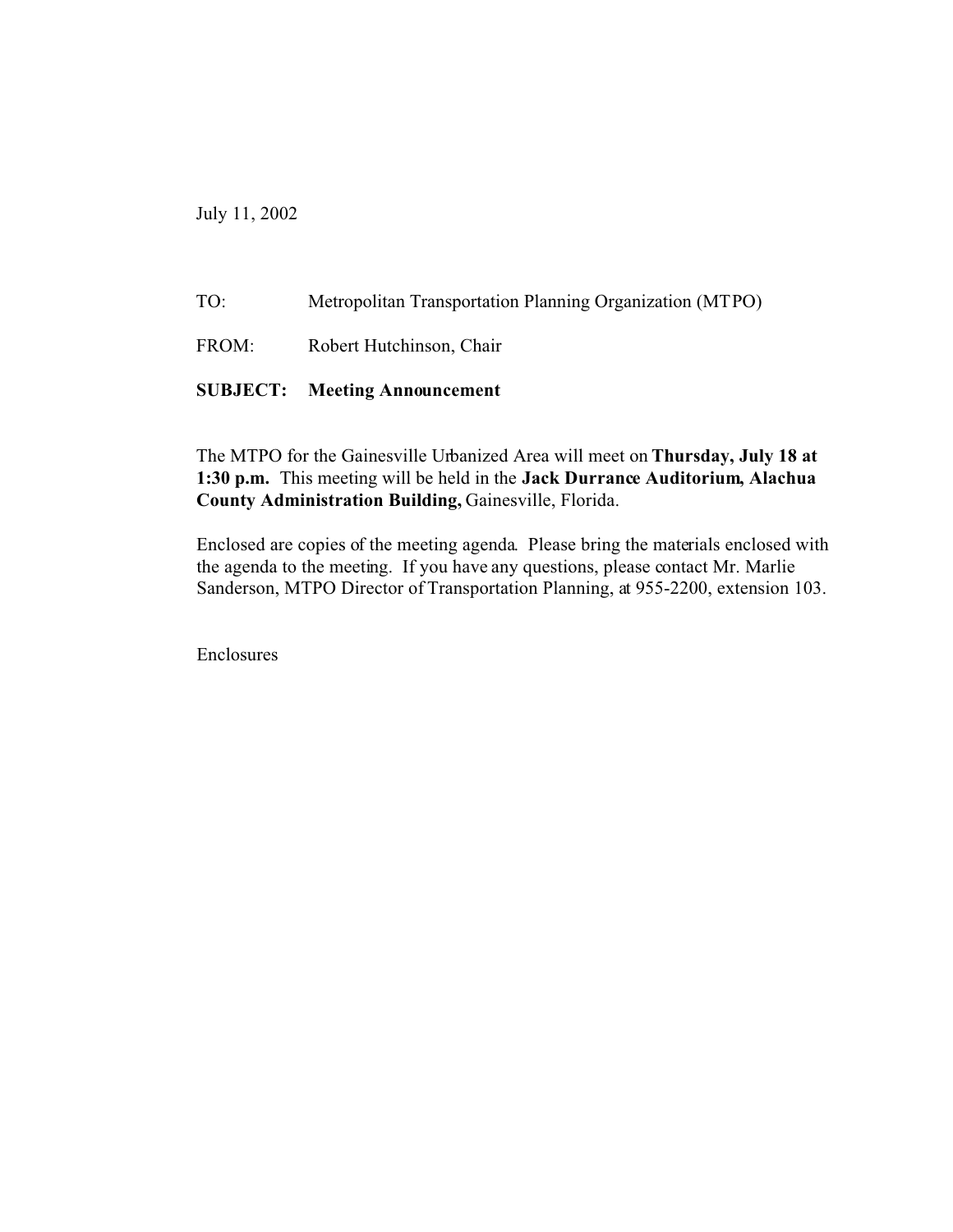### **AGENDA METROPOLITAN TRANSPORTATION PLANNING ORGANIZATION FOR THE GAINESVILLE URBANIZED AREA**

### **Jack Durrance Auditorium**<br>**Alachua County Administration Building Thursday, 1:30 p.m.**<br>**July 18, 2002 Alachua County Administration Building Gainesville, Florida**

## **STAFF RECOMMENDATION**

# **I. Approval of the Meeting Agenda APPROVE BOTH AGENDAS and Consent Agenda**

The MTPO needs to review and approve both agendas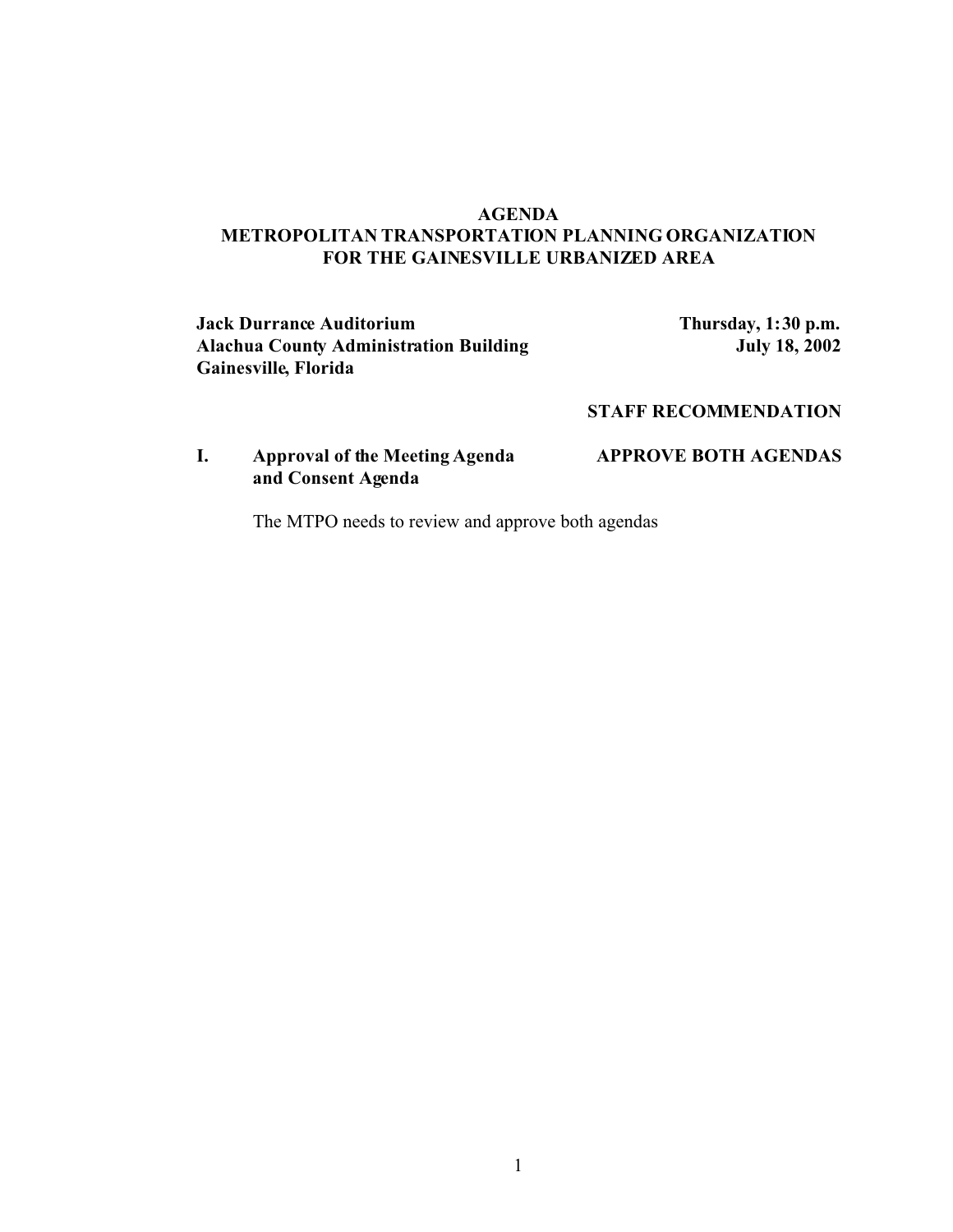## **CONSENT AGENDA METROPOLITAN TRANSPORTATION PLANNING ORGANIZATION FOR THE GAINESVILLE URBANIZED AREA**

|                | <b>Jack Durrance Auditorium</b><br><b>Alachua County Administration Building</b><br>Gainesville, Florida    | Thursday, 1:30 p.m.<br><b>July 18, 2002</b>   |
|----------------|-------------------------------------------------------------------------------------------------------------|-----------------------------------------------|
|                |                                                                                                             | <b>STAFF RECOMMENDATION</b>                   |
| Page #01 CA. 1 | <b>MTPO Minutes- June 13, 2002</b>                                                                          | <b>APPROVE MINUTES</b>                        |
|                | This set of MTPO minutes is ready for review and approval                                                   |                                               |
| Page #11 CA. 2 | Title VI of the Civil Rights Act of 1964                                                                    | <b>AUTHORIZE CHAIR</b><br><b>TO SIGN FORM</b> |
|                | This form is submitted every three years to certify that we are in<br>compliance with Title VI              |                                               |
| Page #13 CA. 3 | <b>Coordinating Board Member Appointment APPOINT MS. WOOD</b>                                               |                                               |
|                | The School Board has recommended Ms. Wood for this position                                                 |                                               |
| Page #17 CA. 4 | <b>Transportation Disadvantaged Program-</b><br>2002-2003 Planning Grant Application                        | <b>APPROVE GRANT</b>                          |
|                | This grant will provide the MTPO with staff funds next year to administer<br>this program in Alachua County |                                               |
| Page #35 CA. 5 | <b>Transportation Disadvantaged</b><br><b>Program-Status Report</b>                                         | FOR INFORMATION ONLY                          |
|                | The MTPO has asked for regular status reports concerning this program                                       |                                               |
| Page #41 CA. 6 | <b>Recent MTPO Correspondence</b><br>(Without enclosures)                                                   | FOR INFORMATION ONLY                          |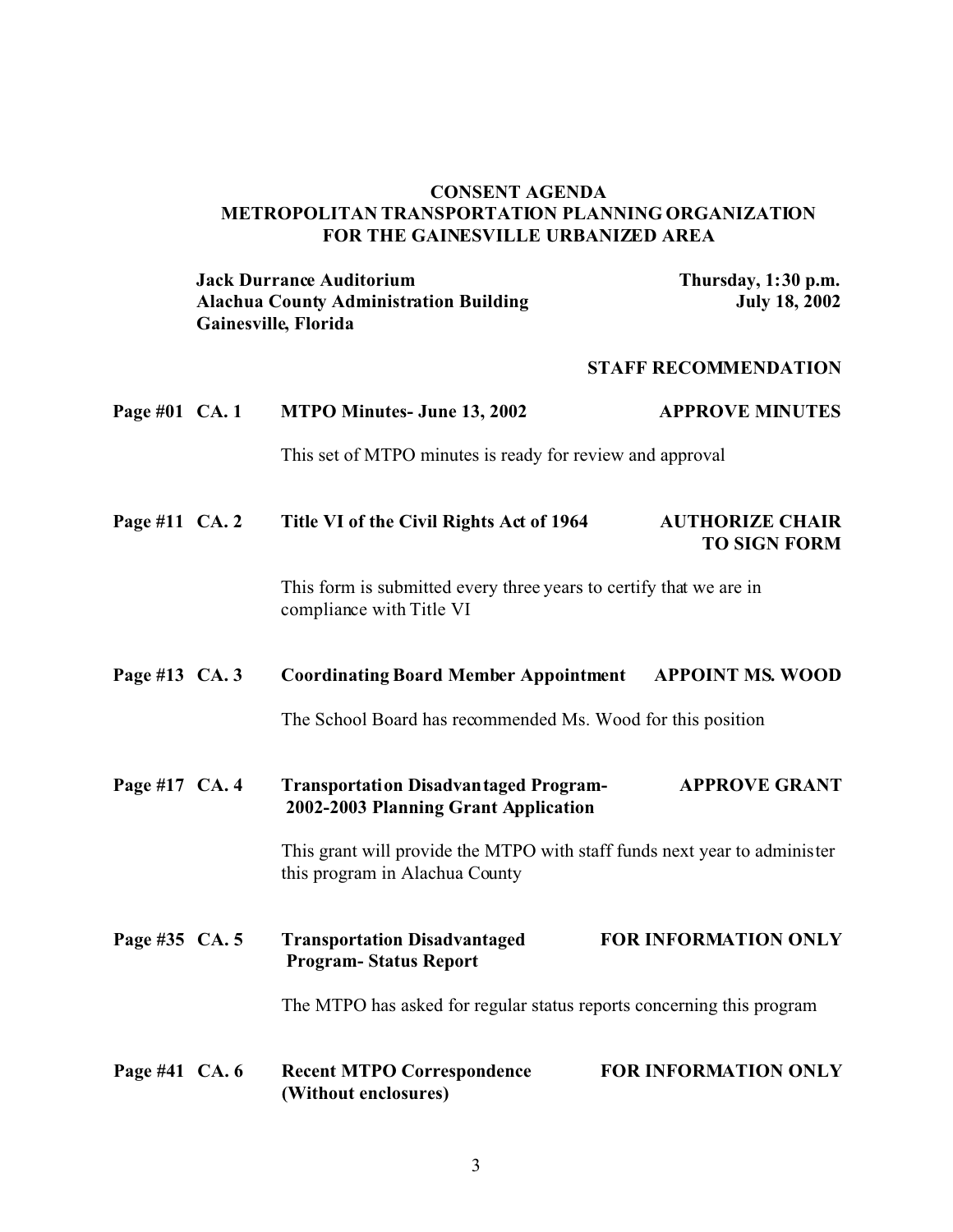## **AGENDA METROPOLITAN TRANSPORTATION PLANNING ORGANIZATION FOR THE GAINESVILLE URBANIZED AREA**

|               | <b>Jack Durrance Auditorium</b><br><b>Alachua County Administration Building</b><br>Gainesville, Florida |                                                                                                                                                    | Thursday, 1:30 p.m.<br><b>July 18, 2002</b> |  |
|---------------|----------------------------------------------------------------------------------------------------------|----------------------------------------------------------------------------------------------------------------------------------------------------|---------------------------------------------|--|
|               |                                                                                                          |                                                                                                                                                    | <b>STAFF RECOMMENDATION</b>                 |  |
| Page #53 II.  |                                                                                                          | <b>US 441/Paynes Prairie Issues</b>                                                                                                                | <b>HEAR A SHORT REPORT</b>                  |  |
|               |                                                                                                          | MTPO staff will give a short status report concerning this issue                                                                                   |                                             |  |
| Page #57 III. |                                                                                                          | Fiscal Years 2002/2003 through 2006/2007<br><b>Transportation Improvement Program (TIP) RECOMMENDATION</b>                                         | <b>APPROVE JOINT</b>                        |  |
|               |                                                                                                          | Each year, the MTPO must review and approve the TIP document                                                                                       |                                             |  |
| Page #63 IV.  |                                                                                                          | SW 34th Street Bikelanes APPROVE STAFF RECOMMENDATION                                                                                              |                                             |  |
|               |                                                                                                          | City and County staff have been asked to report on whether local funds are<br>available to provide the \$167,560 needed to fully fund this project |                                             |  |
| Page #69 V.   |                                                                                                          | <b>Plan East Gainesville Status Report</b>                                                                                                         | <b>NO ACTION REQUIRED</b>                   |  |
|               |                                                                                                          | MTPO staff will give a status report concerning this project                                                                                       |                                             |  |
| Page #75 VI.  |                                                                                                          | <b>Next MTPO Meeting</b>                                                                                                                           | <b>AGREE TO MEET AUGUST 8</b>               |  |
|               |                                                                                                          | The next MTPO meeting is currently scheduled for August 8 at $7:00 \text{ p.m.}$<br>in the Jack Durrance Auditorium                                |                                             |  |